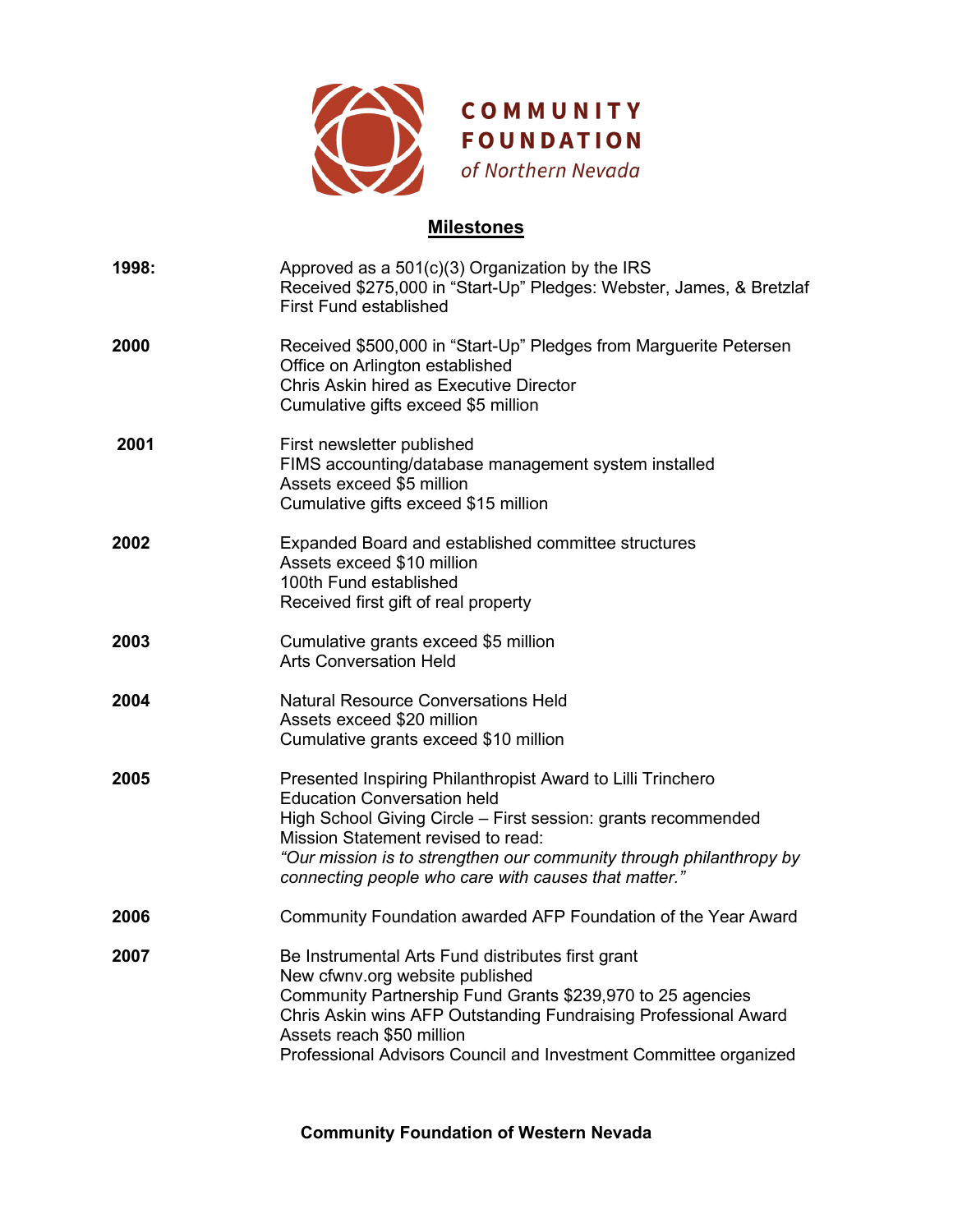## **Milestones Continued**

**2008** Community Foundation operations budget fully funded by fee income Confirmed in compliance with National Standards for U.S. Community **Foundations**  Cumulative gifts exceed \$66 million Cumulative grants exceed \$32 million

### **February 28, 2008 10th ANNIVERSARY!**

- **2009** 1<sup>st</sup> annual Legacy Society Party held at Cary Lurie's home \$50 million in cumulative grants distributed
- **2010** 1<sup>st</sup> annual Scholarship Ice Cream Social held at Phil & Jennifer Satre's home 1st *Community* Matters monthly e-news published 1<sup>st</sup> It's Your Estate / It's Your Money Free Workshops: Collaborated with KNPB and other nonprofit sponsors to bring to community. Truckee River Fund grants reach cumulative \$5 million to protect and enhance the Truckee River and its watersheds.
- **2011** Added second accounting staff position NRS Statue names CFWN to administer NV Dream Tags Program Nonprofit Connections added to nevadafund.org 1<sup>st</sup> annual Partnership Grant Celebration Added DonorCentral ro nevadafund.org,- fundholder access to online grant making Will Planning videos and personal Will Planner included on nevadafund.org
- **2012** Added second Program staff position Board added Core Values to reflect how we work is as important as what we do. Board revised our mission statement to include leadership Board voted to embark on a community initiative to increase resident engagement. Welcomed Raymond C. Rude Foundation as 1<sup>st</sup> Supporting Organization
- **2013** Professional Advisor Council grows to more than 20 members CFWN Board of Trustees and Advisory Board grows to 40 77 nonprofits linked in Nonprofit Connections CFWN Board chose Runaway, Homeless and Aging-Out Foster Youth as the first community-wide initiative. Recertified for meeting Council on Foundation National Standards. Reached 50 Legacy Society members Administering 31 Scholarship funds Total Gifts to the Community Foundation since inception: \$119 million. Total Grants distributed to community since inception: \$68 million Added Executive Assistant staff position Launch of You'N-I, the first official community initiative of the Foundation Conducted 1<sup>st</sup> community convening
- **2014** Launch of RenoYouthNetwork.com Added Americorps VISTA position Marketing Committee selected new Community Foundation logo Rebrand and new messaging: *"Care. Connect. Engage."*